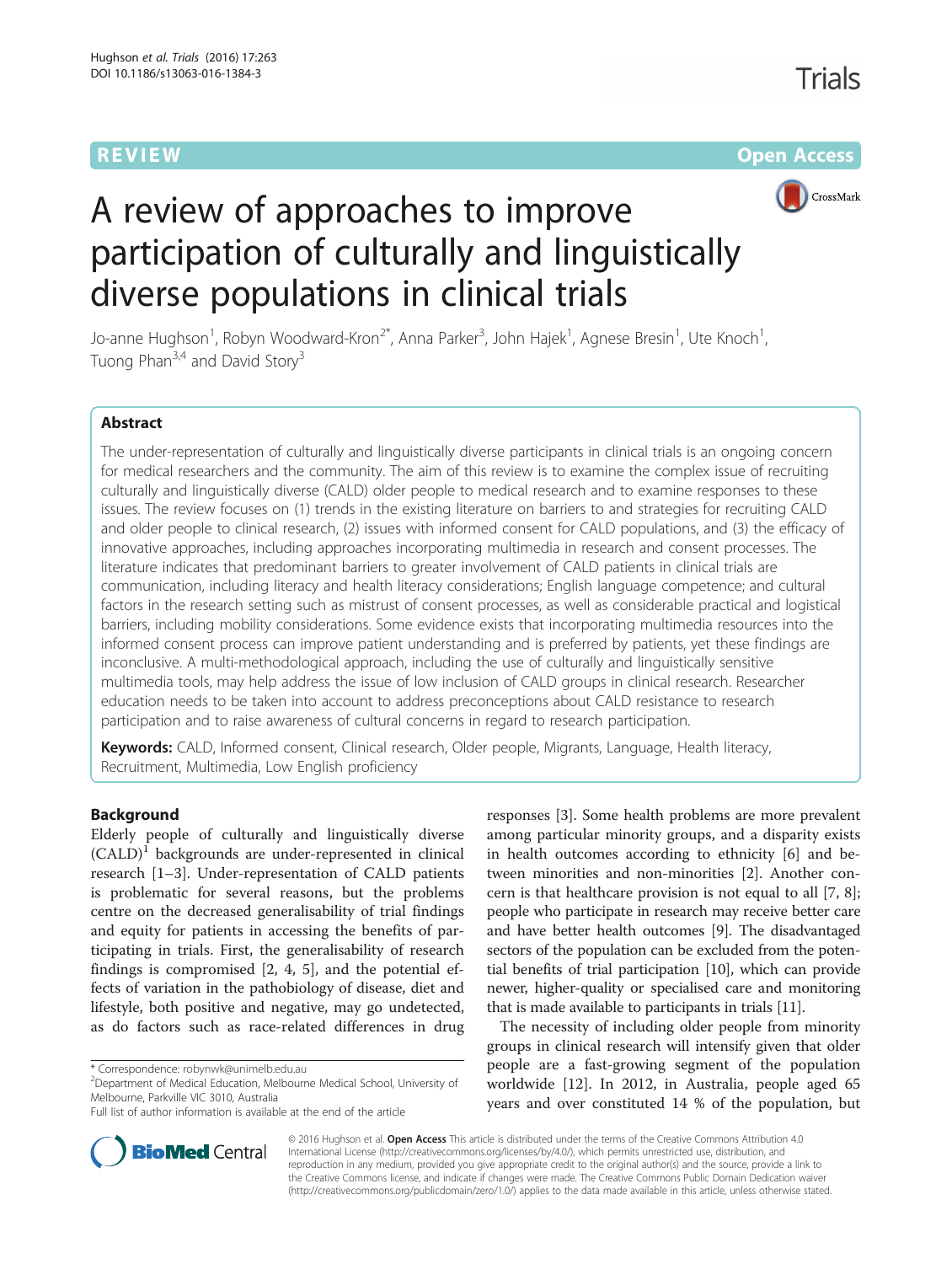the proportion is projected to increase to 22 % in 2061, and to 25 % in 2101 [[13\]](#page-8-0). Currently, people from a CALD background make up a substantial proportion of Australia's ageing population, with over 20 % of people older than 65 years of age having been born outside of Australia, and in just a few years' time, by 2021, that figure will rise to 30 % [[14\]](#page-8-0).

#### Policy promoting equitable inclusion in clinical trials

There is a call for health inequalities to be addressed, for research to focus on underrepresented groups [[11, 15](#page-8-0), [16\]](#page-8-0), and for strategies to be developed to encourage the participation of these groups [[7](#page-8-0)]. Over the past two decades, many studies have aimed to determine the barriers to minority groups participating in clinical research [[3, 4](#page-7-0), [17](#page-8-0)–[20\]](#page-8-0) and, more specifically, elderly ethnic minority groups [[2,](#page-7-0) [21](#page-8-0)–[23\]](#page-8-0). This is particularly notable in the United States, where legislation in 1993 has subsequently required the inclusion of women and ethnic minorities in research [\[24\]](#page-8-0). In Australia, no legislation explicitly requires the inclusion of these traditionally under-represented populations in clinical research, but the National Statement on Ethical Conduct in Human Research [\[25](#page-8-0)] states that all research should be 'just'. This includes ensuring that, under section 1.4:

(a)…the selection, exclusion and inclusion of research participants is fair…

(b) there is no unfair burden of participation in research on particular groups; …

(d) there is fair distribution of the benefits of participation in research [\[25](#page-8-0)].

In addition, one of the primary goals of the Australian government's National Ageing and Aged Care Strategy for People from Culturally and Linguistically Diverse (CALD) Backgrounds is better practice through improving research and data collection mechanisms that are inclusive of the ageing CALD population [[14](#page-8-0)].

#### Health literacy and ethnicity

A known correlation exists between the level of health literacy and ethnicity, with minority populations suffering from lower levels of health literacy than the general population [[11](#page-8-0)]. Furthermore, people with low English proficiency (LEP) have been shown to be disadvantaged in the informed consent process, scoring lower in measures of informed consent than fluent English speakers [[26](#page-8-0)]. Lower health literacy is strongly associated with less engagement with health care and, thus, poorer health outcomes [[27](#page-8-0)]. Available health education materials are often not literacylevel appropriate [[27](#page-8-0)–[29\]](#page-8-0). In Australia, only 33 % of the

overseas-born population has 'adequate or better' health literacy compared to 43 % of the Australian-born population, and the figures are lower for more recent arrivals (27 %) and for people whose first language is not English (26 %) [[30](#page-8-0)]. Participating in a clinical trial is one health-related decision people from a CALD background may make in their lifetime, and evidence exists that the under-representation of CALD patients in clinical research is partly due to a limited awareness and understanding of research opportunities and processes [[11](#page-8-0)].

# This review

Providing appropriate information to research participants is central to good clinical research practice [\[16, 31](#page-8-0), [32](#page-8-0)] but presents challenges in approaching CALD patients. In cases where CALD patients do not speak English or have LEP or literacy, they are often not approached about participating. This occurs for two reasons: first, inadequate evidence is available on effective strategies for recruiting CALD patients, and second, research funding rarely covers the costs of developing CALD strategies.

While positive intent exists on the part of governments and the health sector to address the issue of low participation of CALD groups and while advances have been made in terms of identifying barriers and useful strategies associated with inclusion, minority groups are still not well represented in clinical trials [\[1,](#page-7-0) [9](#page-8-0), [33\]](#page-8-0). This review examines current barriers to and strategies for involving CALD patients in clinical research, as well as the issues associated with informed-consent procedures in this group and the strategies that have been used to try to overcome these barriers. We also examine the outcomes of interventions trialling multimedia for the research-consent process in both English speakers and CALD patients in order to assess the feasibility of adapting such technologies for older CALD people.

# **Methods**

The key research areas under review are studies focused on the following:

- Identifying barriers and developing strategies to overcome the lack of inclusion of CALD groups in medical research
- Identifying barriers and developing strategies to overcome the lack of inclusion of older people in medical research
- Improving the informed consent process
- The use of multimedia aids in the informed consent process

We conducted a search in MEDLine in May 2015, and no results were returned for the defined topic of improving the informed consent process to improve CALD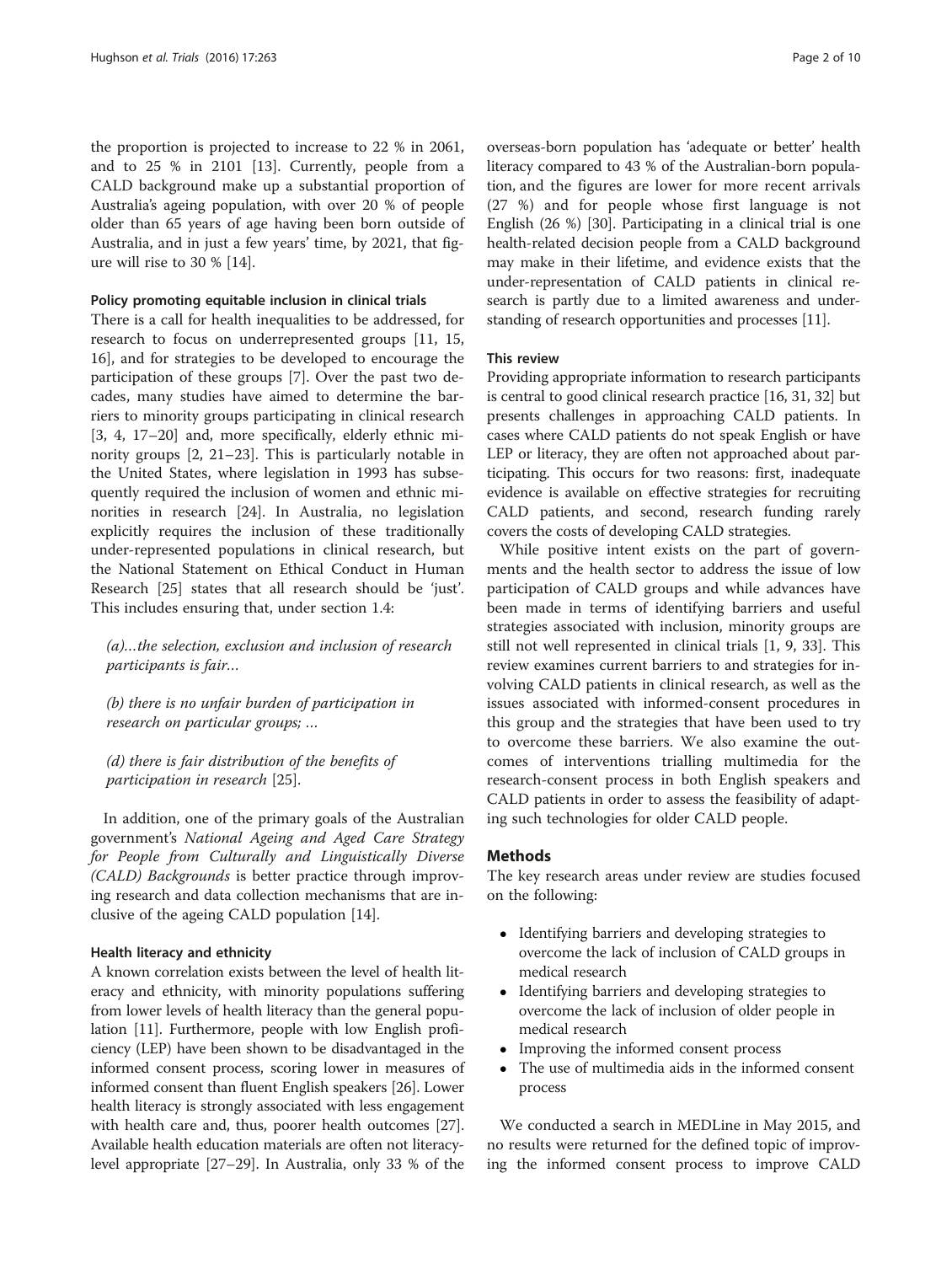participation in clinical research utilising methods incorporating multimedia technology (e.g. computers, video, and tablets/iPads). The lack of studies trialling innovative methods of obtaining informed consent in populations where English language proficiency is low has been commented on in the past. For example, Hendrickson [[34](#page-8-0)] found no documented use of videotape recruitment of non-English-speaking participants prior to her study. The dearth of existing reports examining the use of tablets in clinical trial research has also been noted [\[35\]](#page-8-0).

In response to this finding, we then broke the research topics down into their components to be examined separately: research on the participation of CALD groups in medical research, research on the participation of older people in medical research (CALD and the elderly in general), studies on informed consent in a CALD context, and multimedia use in a research informed consent context. Combinations of the following terms were used in the search query: 'informed consent' AND/OR 'migrants', 'minorities', 'low English proficiency', 'multimedia', 'elderly', 'iPad', 'video', and 'computer'.

# Findings

# Barriers to the inclusion of elderly CALD people in clinical trials

The major themes consistently identified by researchers as barriers to CALD participation in clinical research are: (1) mistrust; (2) communication barriers, including the complexity of written documents, language/literacy issues and lack of perceived benefit; (3) cultural barriers, including competing cultural beliefs/practices concerning health; (4) economic and time constraints; (5) mobility issues and health issues; and (6) opportunity barriers.

#### **Mistrust**

Mistrust is a commonly cited barrier to inclusion, manifesting in a number of ways: mistrust of mainstream society [[6\]](#page-7-0), of the scientific community or of research institutions [[23\]](#page-8-0), perhaps due to awareness of unethical practices on the part of the medical research community in the past [\[2](#page-7-0), [6,](#page-7-0) [36\]](#page-8-0), or a perception that academic institutions are elitist and not committed to the welfare of ethnic minority communities [\[17](#page-8-0)]. Alternatively, the mistrust may be directed towards the general healthcare system or be culturally generated, as for example when the medical practices of the culture of origin differ substantially to those of mainstream Western physicians [\[6](#page-7-0)]. Mistrust issues may be more pronounced among the elderly [[37\]](#page-8-0) who, because of increased frailty, can feel more vulnerable to potential exploitation [\[2](#page-7-0)].

# Communication barriers

Language is an evident communication barrier in CALD groups [[6\]](#page-7-0). Communication barriers also include issues associated with complex forms and informed consent procedures [[38](#page-8-0), [39](#page-8-0)], which are amplified for people with limited English language and/or low literacy [[28\]](#page-8-0). Achieving true informed consent, even amongst those for whom English is a first language, can be difficult [\[28, 39](#page-8-0), [40](#page-8-0)]. Much debate has occurred on the comprehensibility of participant information forms, which are often notoriously lengthy and require a high (often tertiary) level of reading comprehension [[17](#page-8-0), [41](#page-8-0)–[43\]](#page-8-0). Ensuring that a patient understands to what he/she is consenting becomes even more problematic in the presence of CALD barriers. While ensuring informed consent is paramount, the process of obtaining consent may end up having the undesired effect of creating barriers by arousing suspicion, promoting mistrust, and causing misunderstanding, which may ultimately discourage participation [\[44\]](#page-8-0).

Failing to communicate research findings with communities is also a known barrier [[23](#page-8-0)]. Among the many reasons for low success in clinical trial recruitment in general is a 'perceived lack of information about the purpose, procedures and value of clinical trials that [patients] have been asked to contribute to' (p. 111) [\[45\]](#page-8-0). This issue has been highlighted in studies on the elderly [\[37, 46](#page-8-0)].

#### Cultural barriers

Cultural barriers to research recruitment include inappropriate information provision [\[10\]](#page-8-0), unsuitable data collection and assessment measures [[47, 48](#page-8-0)], cultural stigmas associated with illness, and a lack of social presence in the communities [[1\]](#page-7-0). Specifically, for older CALD people, a lack of cultural diversity amongst research staff can act as a barrier to CALD participation; conversely 'race matching' (alignment of the race of the patient and researcher) may enhance participation [[23](#page-8-0), [49\]](#page-8-0). Beliefs about health and health care can vary significantly according to different cultures [[8,](#page-8-0) [50\]](#page-9-0) and may clash with the prevailing norms in the mainstream society in question, making individuals from CALD backgrounds less likely to explore all the healthcare options available to them.

Important cultural considerations have been identified in the consent process. Obtaining written informed consent from research participants remains standard practice [[25](#page-8-0)]. However, it may be inappropriate to seek written consent from participants of certain cultures [[49\]](#page-8-0). Killawi and colleagues [[48\]](#page-8-0) identified potential problems with obtaining signed, written consent, including an association with formal transactions, the arousal of suspicion or concern, the potential for threat for illiterate persons, or the implication of a lack of trust. Another factor undermining signed written consent is the possibility of the request for a signature being perceived as insulting if one's word has already been given [[51\]](#page-9-0).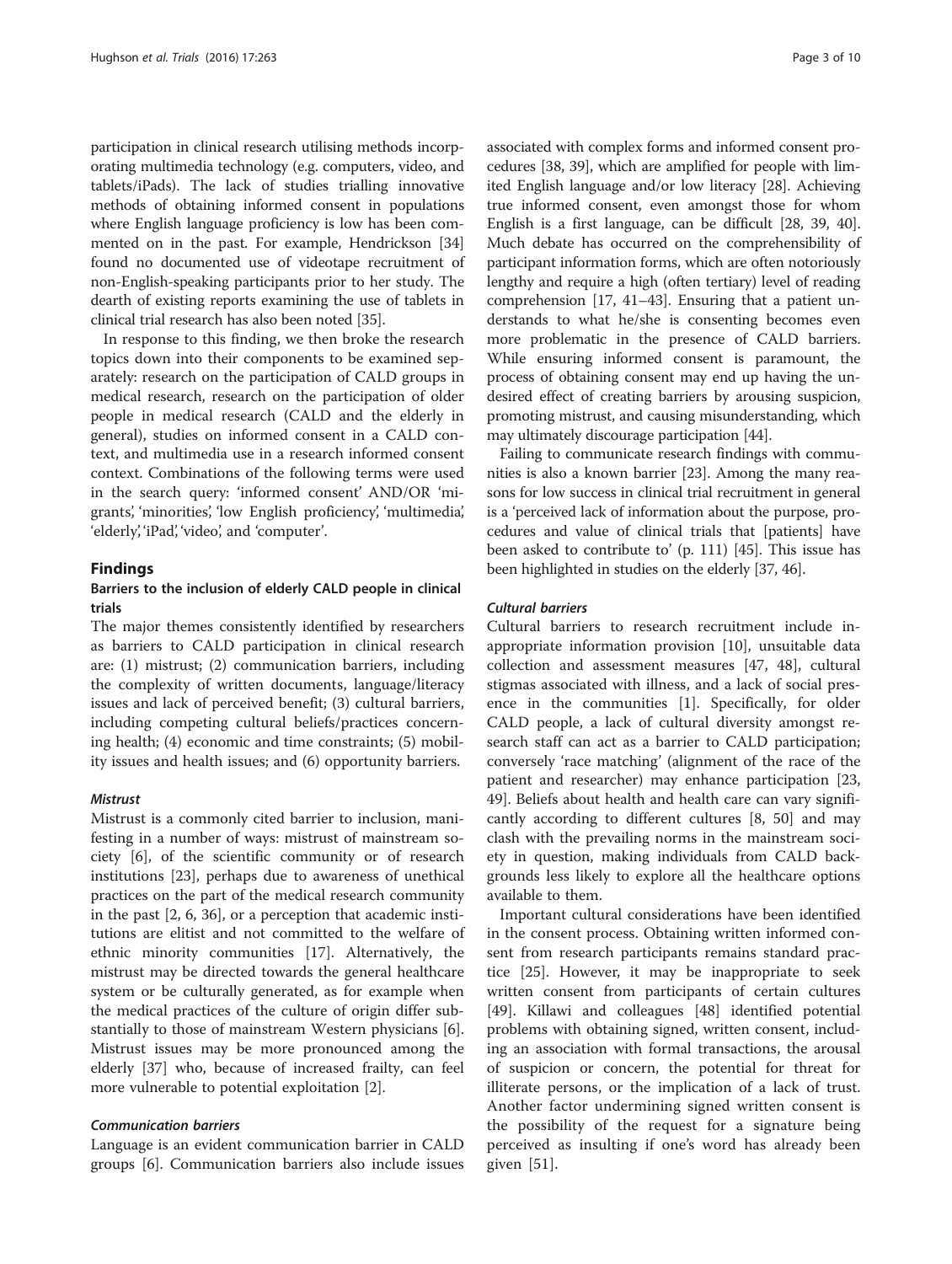# Economic and time constraints

CALD status and lower socioeconomic status are two factors that are often connected [\[9](#page-8-0)], and socioeconomic constraints have been cited by many researchers as barriers to recruitment of CALD participants in medical research [[6](#page-7-0), [10](#page-8-0), [52, 53](#page-9-0)]. Time constraints, including those connected with family and job responsibilities, are also preventive factors in study participation [\[20,](#page-8-0) [53\]](#page-9-0).

# Mobility and health issues

Restrictions required by religious or cultural precepts may mean that women in some CALD groups may have compromised mobility resulting from their dependence on their husbands or another male relative for transportation [[48](#page-8-0)]. For the elderly in general, additional mobility barriers such as physical frailty, increased health issues, and illness can make it difficult for this group to participate in clinical trials [\[22](#page-8-0)]. Common conditions such as visual impairment or decreased manual dexterity can inhibit participation; for example, written documents are more of a barrier [[3](#page-7-0), [54\]](#page-9-0). The elderly in general suffer greater degrees of social isolation, making them a less accessible group [[2](#page-7-0), [37](#page-8-0)].

#### Opportunity barriers

Barriers are also created for CALD groups by the research process. These factors are important, since they determine whether or not a person is given the opportunity to participate in research at all. For example, people with LEP or low levels of literacy are routinely excluded from many clinical trials because they are viewed as unable to provide truly informed consent [[6](#page-7-0), [41\]](#page-8-0). Most research protocols do not engage with language proficiency at all [[55](#page-9-0)]. Furthermore, when clinicians believe the costs or burden of data collection are too great, they are less likely to refer or recruit patients to clinical trials [[56\]](#page-9-0). In a systematic review of studies on recruitment of underrepresented groups into clinical trials, 11 studies out of 18 found clinician attitudes were a barrier to enrolment, whereas only three of these studies found clinician attitudes to be an enabler [\[56\]](#page-9-0). Provider attitudes that hindered patient recruitment related to patient age, comorbidities, disease stage, and/or a perception of patient mistrust of researchers.

In another review of studies examining barriers to recruitment of underrepresented populations in clinical trials, Ford et al. found that the most commonly reported barriers related to the opportunity to participate in trials [[10\]](#page-8-0). Potential participants were excluded from trials because of factors such as age, socioeconomic status, ethnic minority status, and comorbid conditions. This study also identified provider attitudes and eligibility criteria as the most frequently reported barriers to participation.

# Overcoming the lack of inclusion of elderly CALD in clinical research

This section presents reported interventions and strategies to help overcome barriers impeding the inclusion of CALD groups in general, and from elderly people from a CALD background specifically, in clinical research. Strategies are presented thematically, in response to the barriers discussed above. These interventions are summarised in Table [1](#page-4-0).

#### Community relationship building and outreach

Establishing and building trust is paramount in any endeavour to enrol and retain members of minority groups in clinical research. A key strategy for doing this is through developing relationships within the community of the target group [\[57](#page-9-0)]. This can be through establishing and maintaining a relationship with a community advisory board [[3\]](#page-7-0), so-called 'gatekeepers', such as family members or housing managers and enrolling them in the evaluation of the research opportunity, building coalitions, and partnering with physicians who provide care for the populations to be included in the trial [\[17](#page-8-0), [46](#page-8-0)], thereby establishing a rapport with trusted and prominent members of the community such as community or religious leaders [\[6](#page-7-0), [17](#page-8-0), [58](#page-9-0)] and other potential referral sources [\[18](#page-8-0), [57](#page-9-0)].

Becoming more involved with the community by attending events [[1\]](#page-7-0) and committing to support the community in ways that the community values are effective, even essential, strategies [[6](#page-7-0), [58](#page-9-0)] for building trust and demonstrating a genuine motivation to help the community. The maintenance of ongoing connections is also necessary [\[59\]](#page-9-0), especially with community leaders [\[58](#page-9-0)]. This is important as a trust-building exercise in the context of ongoing research studies. Involving the community in study design and implementation [\[15, 22\]](#page-8-0), while utilising, for example, community-based participatory research frameworks [\[19](#page-8-0), [59\]](#page-9-0) recognises that communities contribute knowledge to the process, which in turn helps with the formulation of recruitment strategies and encourages the involvement of minority community groups [\[23](#page-8-0)].

#### Communication–initial and ongoing

Providing education about the purposes of medical research is an important strategy [\[18\]](#page-8-0). Santoyo-Olsseen et al. [\[19\]](#page-8-0) credit much of their success in recruiting lower socioeconomic and/or CALD adults to a diabetes riskreduction program to their efforts to provide health education and raise awareness in the target community prior to study recruitment. Other educational strategies include providing training for key community representatives [[15](#page-8-0)] or conducting community information sessions [[47](#page-8-0)]. Ensuring that participants are aware of potential benefits of participation also enhances the likelihood of participation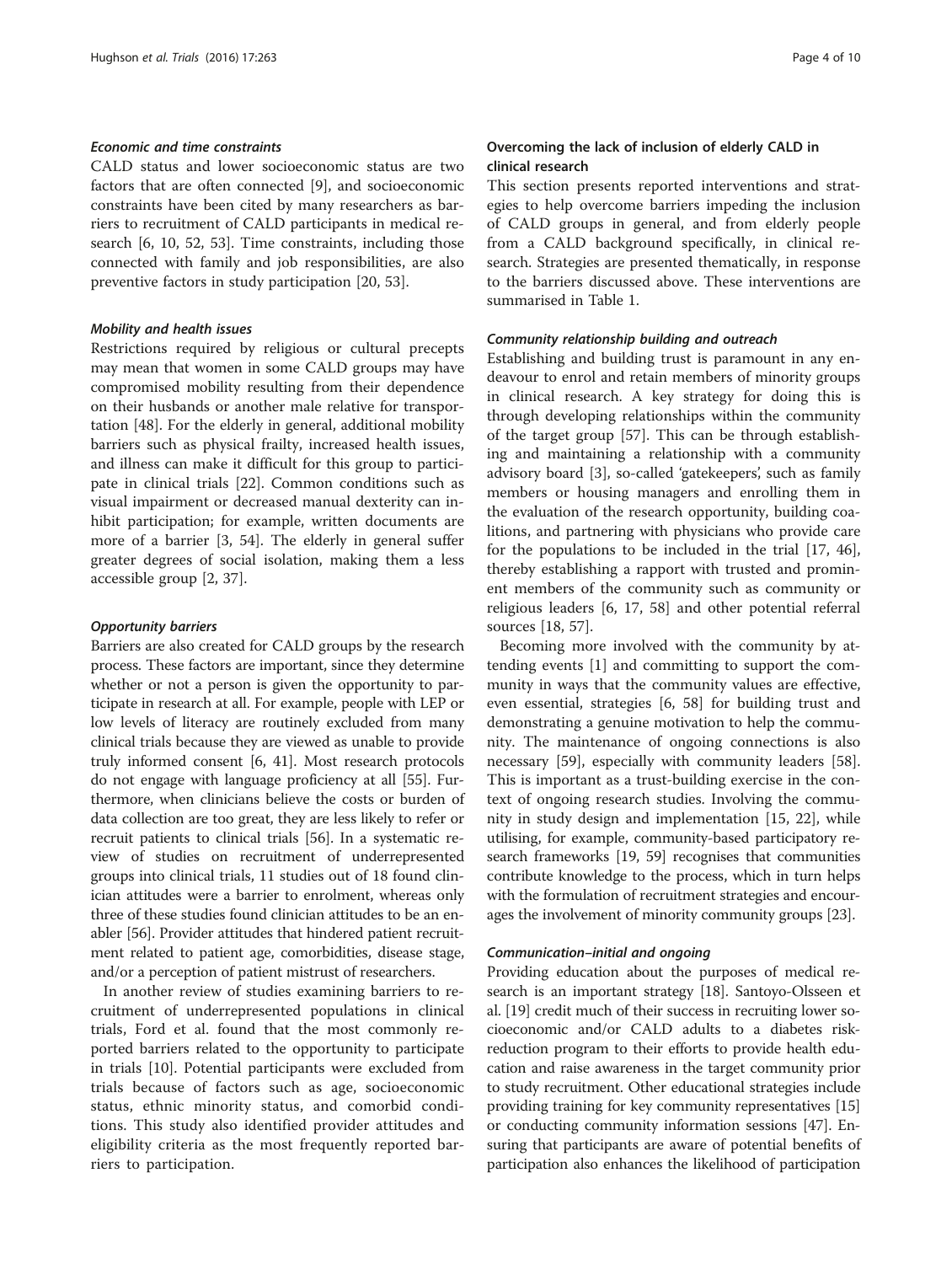<span id="page-4-0"></span>Table 1 Summary of the barriers to the inclusion of elderly participants who are culturally and linguistically diverse (CALD) in clinical trials and the strategies that have been developed to overcome them

| <b>Barriers</b>                                                                                                                                                                                                                                                                               | Strategies                                                                                                                                                                                                                                                                                                                                                                                                                                                                                                                                                                                                                                                                                                                              |
|-----------------------------------------------------------------------------------------------------------------------------------------------------------------------------------------------------------------------------------------------------------------------------------------------|-----------------------------------------------------------------------------------------------------------------------------------------------------------------------------------------------------------------------------------------------------------------------------------------------------------------------------------------------------------------------------------------------------------------------------------------------------------------------------------------------------------------------------------------------------------------------------------------------------------------------------------------------------------------------------------------------------------------------------------------|
| 1. Mistrust<br>• Of society, the scientific community, and research institutions,<br>and of the healthcare system                                                                                                                                                                             | 1. Community relationship building & outreach<br>· Enrol community gatekeepers in the research<br>• Build coalitions & partner with physicians<br>• Enrol trusted and prominent community members (community and<br>religious leaders)<br>• Make use of other referral sources<br>· Get involved with the community (attend events, etc.)<br>• Provide support to the community outside of research in ways that<br>are meaningful to the community<br>• Maintain connections with communities<br>• Involve the community in study design and implementation                                                                                                                                                                            |
| 2. Communication<br>• Low English proficiency<br>• Information presented is too complex<br>• Low health literacy<br>· Failure of researcher to communicate study rationale<br>• Failure of researcher to communicate research findings                                                        | 2. Communication - initial & ongoing<br>· Provide education about health and medical research<br>· Provide training for key community representatives<br>• Provide community information sessions<br>· Explain potential benefits of participation<br>• Engage in follow up: provide feedback and study results to participants<br>• Provide translations of forms and materials<br>• Provide simple, appropriate, and systematic explanations of research<br>• Use innovative materials to enhance comprehension (e.g. video<br>presentations, animations).<br>• Simplify language and decrease content in consent documentation<br>• Apply user-friendly formatting and presentation (large graphics, both<br>visual and audio input) |
| 3. Cultural<br>• Stigma<br>• Culturally inappropriate assessment measures<br>• Potential clash of beliefs around health care<br>• Potential alienation of participants if staff lack cultural diversity<br>• Potential issues with requiring signed written consent                           | 3. Cultural sensitivity<br>• Be informed about the background and cultural circumstances of the<br>CALD group in question<br>• Use culturally appropriate language, symbolic gestures, and ideas.<br>• Respect differences<br>• Make provision for possible adaptations based on cultural differences<br>• Use bilingual/bicultural staff and staff reflective of the community<br>• Ensure consent process is culturally compatible/acceptable<br>(e.g. accept verbal consent if preferred by participant)                                                                                                                                                                                                                             |
| 4. Economic & time constraints<br>• High likelihood of socioeconomic hardship<br>• Limited availability of participants                                                                                                                                                                       | 4. Facilitate access to research studies<br>• Take the research to the community<br>• Provide reimbursement for travel expenses<br>• Provide childcare<br>• Be flexible with scheduling<br>• Conduct research within the community/conduct home visits<br>• Provide transportation                                                                                                                                                                                                                                                                                                                                                                                                                                                      |
| 5. Mobility<br>• Mobility may be restricted for cultural or religious reasons.<br>• In elderly populations, mobility may be a factor because of<br>increased frailty and/or impaired functionality.                                                                                           | 5. Awareness raising amongst researchers and other stakeholders of<br>barriers to CALD participation<br>• Revisit and adapt consent processes for CALD groups<br>• Make study designs less rigid                                                                                                                                                                                                                                                                                                                                                                                                                                                                                                                                        |
| 6. Opportunity<br>• People with low English proficiency or literacy levels are often<br>excluded from trials.<br>· Clinicians attitudes are a strong barrier.<br>If clinicians experience the costs or burden of data collection to<br>be high, they are less likely to recruit participants. |                                                                                                                                                                                                                                                                                                                                                                                                                                                                                                                                                                                                                                                                                                                                         |

[[3,](#page-7-0) [17\]](#page-8-0), and making sure participants agree with the benefits to themselves and their community and communicating research outcomes have been shown to create more favourable conditions for the participation of minority groups in medical research [\[6](#page-7-0), [18](#page-8-0)]. Appealing to participants' curiosity about their own health can be a helpful engagement strategy [[57\]](#page-9-0). It is important to ensure there is a process of follow-up and that participants are given feedback about or summaries of the study results [[17, 18, 23](#page-8-0), [57](#page-9-0)].

Making forms and materials available in the target group's language(s) helps in overcoming language barriers [\[17](#page-8-0)]–provided the translation protocol ensures cultural and literacy-level appropriateness [[29\]](#page-8-0). Explaining the research process in a simple, appropriate, and systematic way can help to alleviate concerns regarding low literacy and unfamiliarity with research [\[19\]](#page-8-0). Also, using innovative materials and processes such as multimedia, descriptive videos or illustrations can greatly enhance the comprehension and retention of concepts [[38, 47\]](#page-8-0).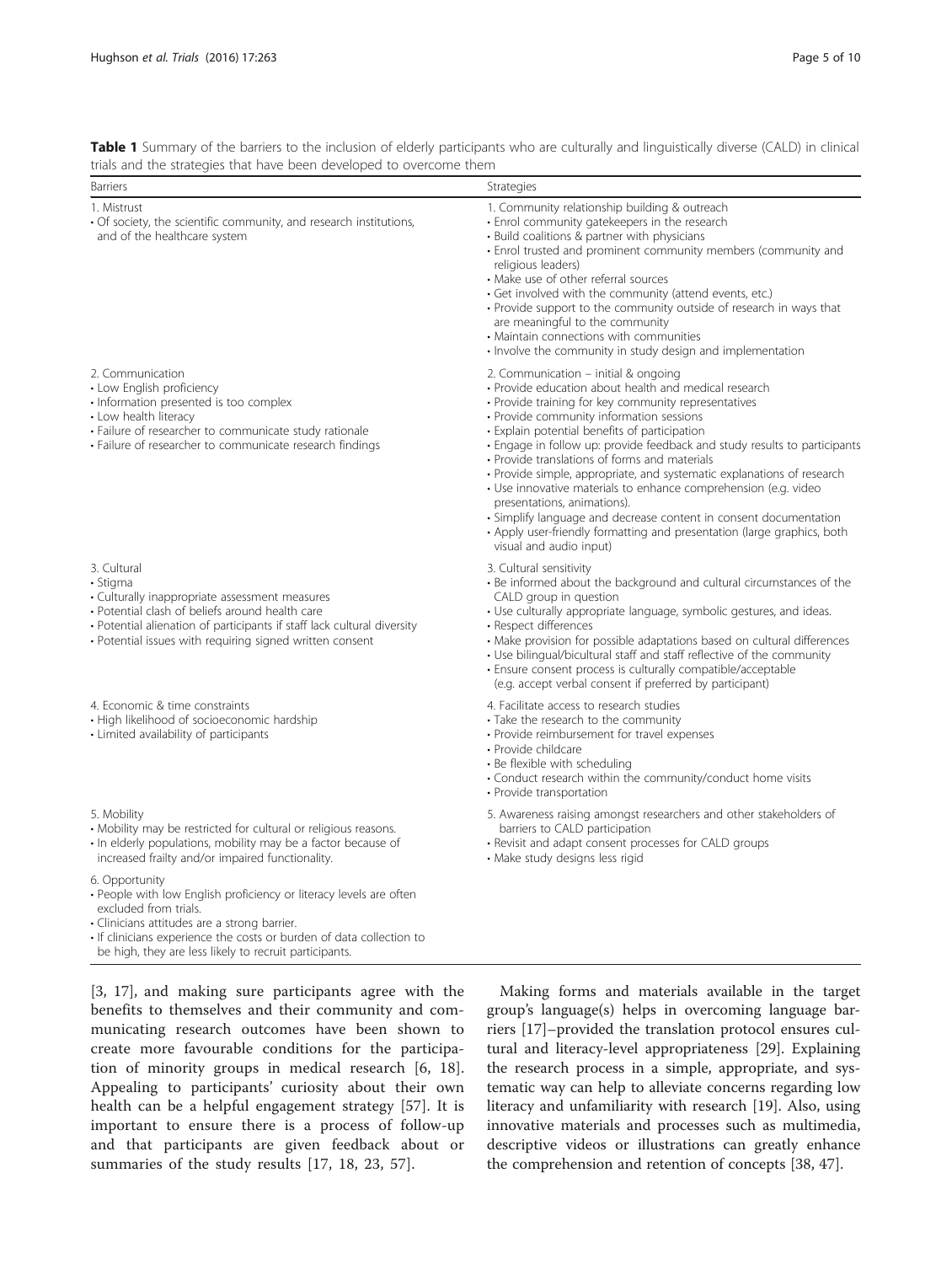Specifically, with regard to the consent process, simplifying the language and content of forms and avoiding repetition and redundancy have been identified as effective [\[39](#page-8-0)]; succinct, comprehensible material is preferable to overloading a patient with detail, which may simply be confusing. Stunkel and colleagues [\[60](#page-9-0)] found that levels of comprehension did not differ for participants who were randomly assigned to read either a 'shorter, more readable' consent form compared to a longer, standard consent form. Tymchuk et al. [\[61](#page-9-0)] found that institutionalised elderly subjects benefited from simplified versions of forms more than from either storybook presentations or videotape. Another study showed that video education increased patients' understanding of consent information compared to oral education [\[62](#page-9-0)].

Formatting that presents information clearly (bullet lists, adding section breaks, signposting definitions of terms, and increasing font size for visually impaired people) is recommended as a strategy to aid comprehensibility [\[39\]](#page-8-0). McDougall and colleagues [\[1](#page-7-0)] found that their participants (older adults of ethnic and racial minorities) with visual and hearing deficits preferred PowerPoint presentations with large graphics, few words, and animation. People with hearing problems could more easily discern meanings if they could see as well as hear information. Taub and colleagues [[63](#page-9-0)] confirmed the usefulness of a multi-step approach, using a comprehension test as part of the informed consent process with elderly participants.

#### Cultural sensitivity

It is important to have a clear understanding of the special circumstances of older CALD adults, which will differ according to the particular CALD group [[64](#page-9-0)], including of their cultural-historical background [[50](#page-9-0)] and socio-political conditions [[59\]](#page-9-0). Researchers must be mindful to use culturally appropriate language [\[3, 6](#page-7-0)], avoid language that may be stigmatising for some groups [\[1](#page-7-0)], or adopt symbolic gestures where appropriate [[49](#page-8-0)], and they demonstrate an appropriate attitude of openness and respect for differences that is exclusive of stereotypes, prejudices, and biases [[50](#page-9-0)], while also making provision for possible adaptations based on cultural differences [\[65\]](#page-9-0). For example, some groups respond more favourably to personalised or direct, personto-person recruitment strategies [\[19, 21, 23](#page-8-0)].

Employing researchers and staff reflective of the community, as well as employing bilingual, bicultural staff, enhances participation [\[6](#page-7-0), [17](#page-8-0), [57](#page-9-0)]. The process of gaining, building, and maintaining trust is easier with older CALD people when a researcher and respondent are from the same background [\[23](#page-8-0)]. This was also a key strategy identified by Sheppard and colleagues [[66](#page-9-0)] in their six studies on recruiting Latinos into cancer research in the United States. They reported very high success rates for recruitment (96 % on average). Other strategies employed by this team included the following: working in Latino places of social interactions, using high-profile community leaders to disseminate information (e.g. through media), simplifying and improving comprehension in the informed consent process, and emphasising culturally important ideas such as the significance of the family in Latino culture.

Improving the consent process for CALD participants has been the focus of several studies. Some CALD groups favour verbal information over written [\[67](#page-9-0)] and may see verbal consent as equivalent to written consent [[48\]](#page-8-0). A UK study found that obtaining informed consent from CALD persons using audio recordings was acceptable for the participants, and posed no difficulties [\[67](#page-9-0)]. In a linked study conducted in Bangladesh, use of audio recording for the consent process encouraged individuals with low literacy levels to participate in research [\[68](#page-9-0)]. Indeed, some institutions now recommend the use of audio for collecting data from minority ethnic communities [[67](#page-9-0)]. Hernandez and colleagues [\[69\]](#page-9-0) urge researchers to consider employing a waiver of signed consent of participants when conducting research in immigrant communities. Avoiding written signed consent may be more appropriate for participants with limited literacy or a lack of education, or in cases where the preferred language modality is oral. Another approach for documenting consent, which has been suggested as potentially more acceptable in given communities, is witnessed consent [[47](#page-8-0)].

#### Facilitate access to research studies

In minority groups, mobility and safety concerns influence whether or not a person feels comfortable, or even able, to participate in a research study. Conducting research within a community space or offering home visits has helped with recruiting and retaining research participants [\[1](#page-7-0), [3](#page-7-0), [19](#page-8-0), [57](#page-9-0), [58](#page-9-0)]. Other options include taking the study to the local neighbourhood of the target group and to places where the participants live and congregate (e.g. grocery stores and recreation centres) [\[18\]](#page-8-0). Other strategies to improve access, including providing incentives and reimbursement (for travel/parking) [\[1, 6](#page-7-0)], providing transportation [[19,](#page-8-0) [58](#page-9-0)], or even providing childcare [\[19](#page-8-0)], which can be very helpful strategies for communities where economic constraints are a barrier to research participation. However, introducing monetary incentives does raise ethical issues, as it may exert an unfair influence on some populations [\[70\]](#page-9-0). Flexible scheduling is an important consideration to combat the time-constraint barrier [[3](#page-7-0)] and has been successfully implemented to improve enrolment and retention rates [\[1\]](#page-7-0).

# Awareness raising amongst researchers and other stakeholders of barriers to CALD participation

Ford and colleagues concluded that 'Because opportunity barriers largely reflect protocol design as well as the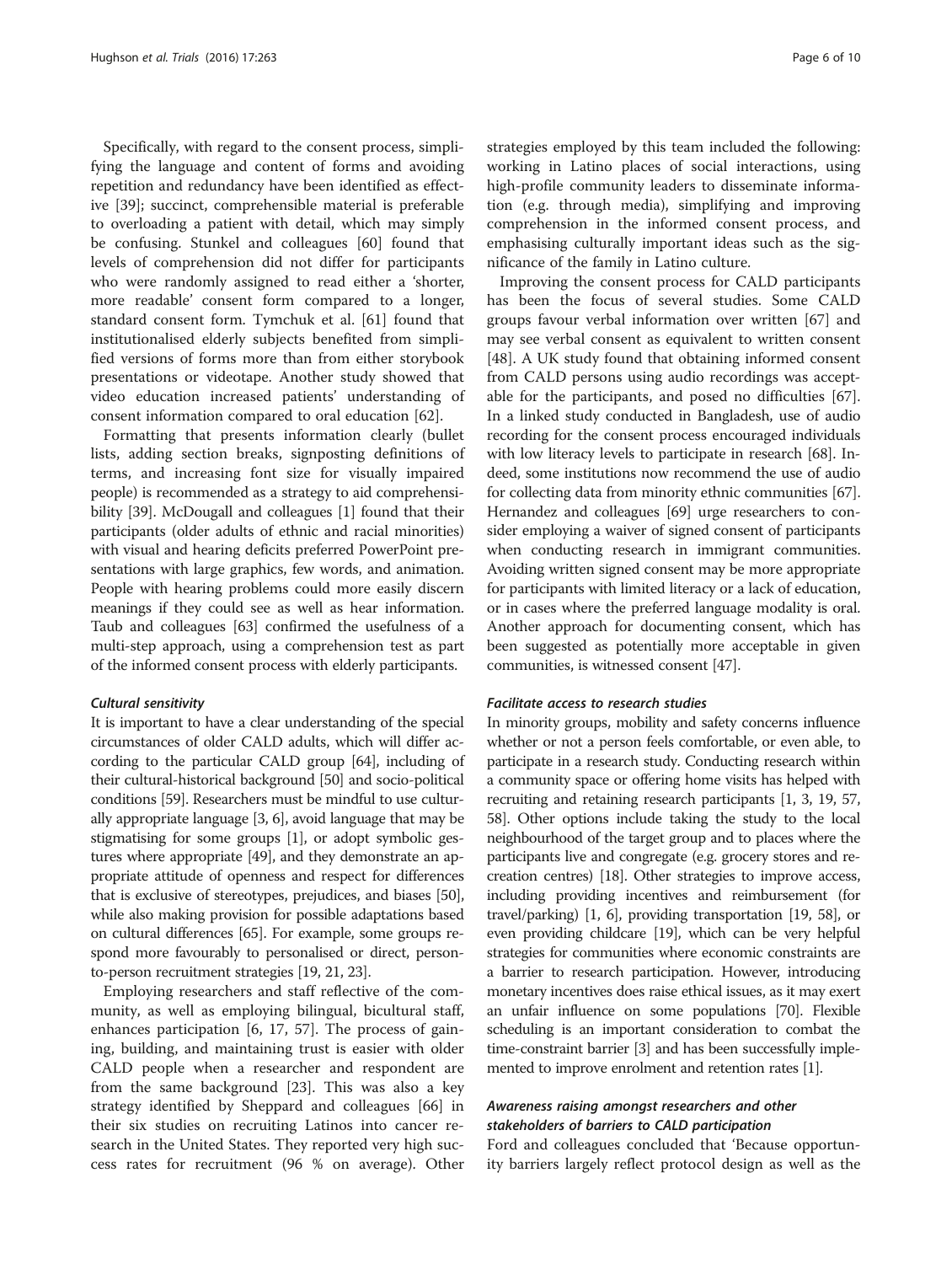process of study implementation, investigators play a major role in determining the extent to which trials are accessible to underrepresented groups' (p. 238) [[10](#page-8-0)].

Doctors, researchers, and ethics committees have a crucial role to play in increasing the participation of CALD groups in clinical research, while still adequately protecting participants [[25](#page-8-0), [31\]](#page-8-0). Informed consent processes need to be revisited and adapted for CALD groups. It has been suggested that 'less rigid study designs' (p. 238) and systems that facilitate the participation of healthcare providers are ways to create conditions that will improve the recruitment of underrepresented populations to trials [\[10\]](#page-8-0). Modified consent processes need to be developed to meet the needs of participants for comprehensibility and ease of use, while retaining ethical rigour. Nesting trials of innovative methodologies aimed at increasing recruitment within existing studies has been suggested as an effective way to test the robustness of new methods [[71](#page-9-0)].

# The use of multimedia to improve CALD participation in research

Researchers have attributed success in the recruitment of minority groups to a multifactorial methodology [[20](#page-8-0)] and to the use of 'an array of recruitment strategies' [[9\]](#page-8-0). One problem is that engaging CALD communities requires significant resources, not the least of which is financial, that are rarely available in current research structures. Incorporating multimedia technology may be less costly in the long run and more sustainable than current practices that require interpreters. An electronic resource can be customisable to accommodate multiple languages and can be developed incorporating principles of cultural sensitivity. In addition, multimedia could be used by researchers who do not necessarily speak the language of the participant.

Furthermore, multimedia resources may have key roles to play in addressing health research literacy by explaining medical research, enabling researchers to assess comprehension through testing, and improving CALD patient comprehension of consent forms and procedures [[38](#page-8-0)]. In addition, technology offers possibilities to overcome lengthy and burdensome patient information sheets, a known source of patient dissatisfaction [\[71\]](#page-9-0). The findings from trials of electronic resources to improve consent processes, even if only with non-CALD participants, can inform the development of resources for CALD groups.

Methods combining textual, audio, and graphic (static and/or dynamic) modes are increasingly being used in many settings. Simultaneously combining more than one mode (e.g. text and graphics) is associated with increased comprehension, learning, and retention than text alone, and splitting incoming information across more than one cognitive channel (e.g. audio and visual) is associated with significant learning gains [\[72](#page-9-0)].

Some reviews of clinical research using multimedia to enhance understanding of information and consent forms have reported inconsistent or minimal evidence of improvements using newer technologies [[40, 45](#page-8-0), [73](#page-9-0)], and proposed benefits to the willingness to participate and participant satisfaction have been either inconclusive or not apparent [[73\]](#page-9-0). Conclusions have been limited due to novelty, inconsistent methodologies, and definitions [[42\]](#page-8-0). In spite of these limitations, favourable conclusions concerning the effectiveness of multimedia in the informed consent process have also been drawn. Improved outcomes for participant comprehension [[41](#page-8-0), [74](#page-9-0), [75\]](#page-9-0), for both immediate information recall [\[76, 77\]](#page-9-0) and delayed recall [\[78\]](#page-9-0), participant satisfaction (particularly regarding understanding) [\[41](#page-8-0), [79, 80](#page-9-0)], and reduced patient anxiety levels [\[78, 79\]](#page-9-0) have all been attested in both systematic reviews and individual studies of multimedia approaches to consent procedures conducted with fluent English speakers. In addition, when consulted, participants have indicated a preference for incorporating multimedia in consent protocols [[42](#page-8-0)].

In individual studies on consent procedures where the only difference was the medium used, patients generally preferred electronic over paper-based questionnaires in spite of the fact that the former took longer to complete [[81, 82](#page-9-0)], perhaps because they had to be filled out completely in order for patients to finish them (which is in itself advantageous from a researcher perspective).

A few studies adopting interactive approaches, for example, where participants are required to demonstrate their understanding by answering a quiz after watching a video on an iPad or computer, show particular promise for improving the comprehension and retention of knowledge regarding research in participants [[54](#page-9-0), [83](#page-9-0)] and increasing participant interest in taking part in a study [[76](#page-9-0)].

# Acceptability of an electronic tablet resource to older CALD people

Some questions exist concerning the acceptability of using an electronic resource with older people. Nonetheless, one study comparing the use of a tablet-based screening procedure with an integrated voice response system for recruitment and screening of patients into pragmatic clinical trials concluded that the tablet was 'highly accepted by older patients' [\[35](#page-8-0)]. Shneerson et al. [[45\]](#page-8-0) designed a questionnaire to elicit views from older cancer patients, their carers, friends, and families on the provision and design of multimedia resources used to deliver clinical trials information. Most respondents, whose average age was over 60, indicated that seeing a multimedia resource might encourage them to find out more about clinical trials, and more than half preferred a 'more practical learning mode, as could be delivered via multimedia resources'. Preferred devices were mobile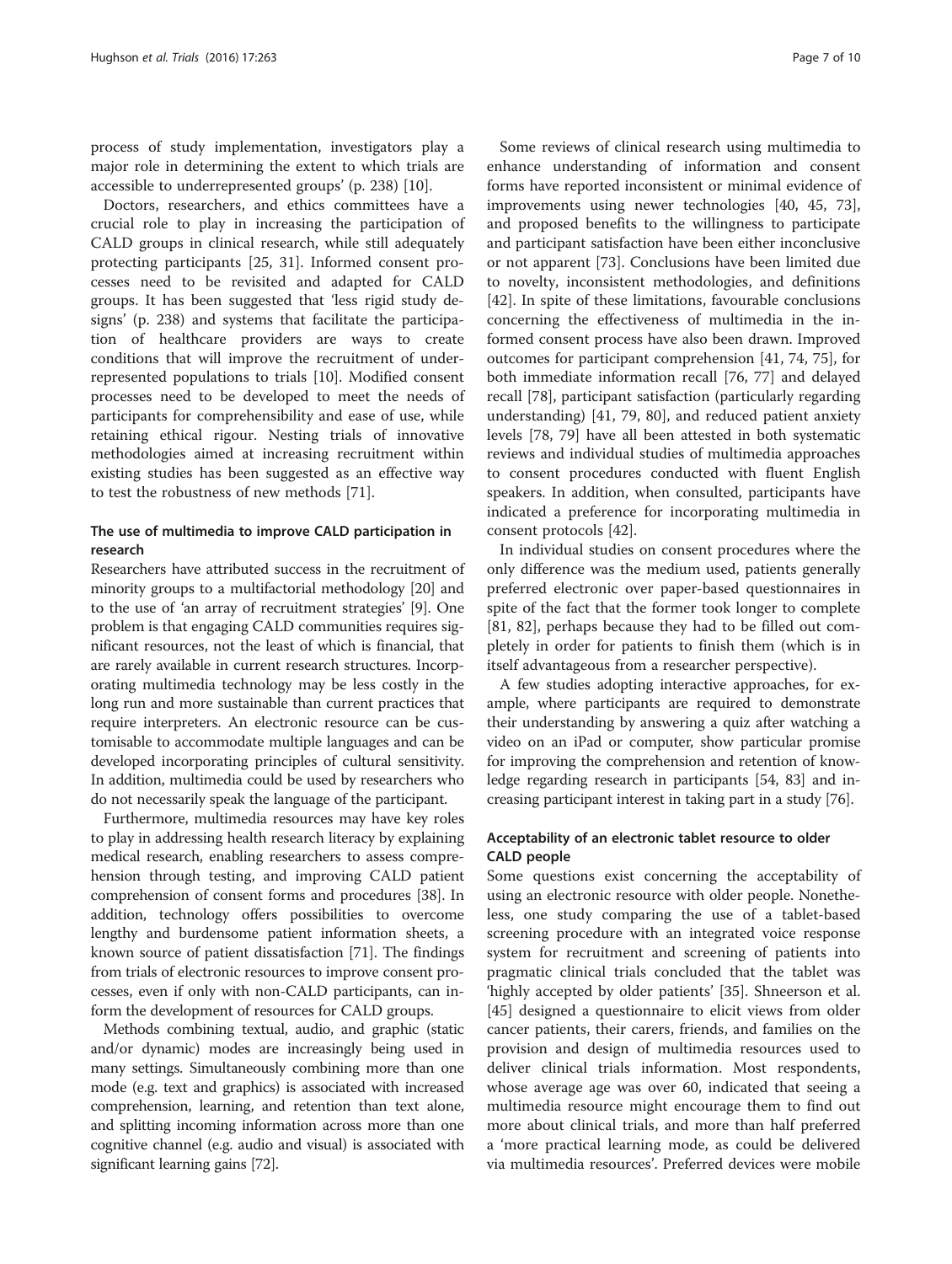<span id="page-7-0"></span>phones, laptops, and DVD players, although Shneerson concluded that 'from a practical perspective tablet technologies would appear to be the most suitable delivery medium, being portable, cheap, less prone to operating system errors and simple to use, and felt that the transition from PCs (with which they were familiar) to tablets would be relatively easy with suitable training and support.

A study evaluating user response to a talking touchscreen, introduced as a means to improve health literacy in underserved U.S. populations, found that most users, the majority of whom were computer-naïve, rated the design of the screen highly and found it easy to use [\[84](#page-9-0)]. It is important to take into account, nonetheless, that in some cases, there may be a correlation between difficulty filling out a questionnaire on a tablet and CALD background, increased age, lower levels of education, and comorbid medical conditions [[85\]](#page-9-0). Furthermore, research into barriers to participation underlines the importance, for participants, of a human connection [\[21\]](#page-8-0).

# Conclusions

A main finding of this review is that addressing the obstacles to CALD participation in clinical research requires a complex, multi-methodological approach. A further aid to help eliminate barriers, we believe, lies in incorporating multimedia tools in this approach. To be effective, such tools need to form part of a culturally sensitive system, which we propose would include providing resources in the preferred languages of potential participants, and tailoring them to target communities' language, literacy, and cultural needs. We envisage that it would always be preferable to have a researcher present with a participant, both to help with using the device, and also to be a tangible human presence.

Nonetheless, another important finding of this review has been to emphasize the fact that the ultimate success of any initiatives in the area of CALD inclusion in clinical research is contingent on the willingness of stakeholder groups, and notably ethics review boards, to participate in and co-operate with the creation of novel processes or the adaptation of existing processes, especially concerning consent. This would create the conditions needed to make the participation of CALD groups in clinical research a reality. We recommend that future work in the area focus on this key issue.

# **Endnotes**

<sup>1</sup>The term CALD is used in the current study. However, the term is used interchangeably with 'migrant' or 'ethnic' in the context of comparisons with other studies.

#### Abbreviations

CALD, culturally and linguistically diverse; LEP, low English proficiency.

#### Acknowledgements

The authors wish to acknowledge funding from the Institute for a Broadband Enabled Society (IBES), now called Melbourne Networked Society Institute, University of Melbourne, Australia.

#### Authors' contributions

All authors made substantial contributions to the conception of the review, with DS and TP largely responsible for conception. JH was responsible for drafting the manuscript with ongoing input from RWK, AP, JH, and DS. AB, UK, and TP revised the manuscript critically. All authors read and approved the manuscript. All authors agree to be accountable for all aspects of the work and its quality.

#### Authors' information

JH has a PhD in linguistics, and is a research fellow in the School of Languages and Linguistics, The University of Melbourne (UoM). RWK is an Associate Professor in healthcare communication in the Department of Medical Education, UoM. Her research includes intercultural healthcare communication.

AP holds a Master of Bioethics and is a research manager and researcher in the Anaesthesia, Perioperative and Pain Medicine Unit, the Melbourne Medical School, UoM

JH is Professor of Italian, School of Languages and Linguistics, and the Director of the Research Unit for Multilingualism and Cross-cultural Communication (RUMACCC), UoM.

AB is a PhD candidate in the Department of Italian, School of Languages and Linguistics, UoM.

UK is the Director of the Language Testing Research Centre, School of Languages and Linguistics, UoM.

TP is a staff specialist anaesthetist and Head of Quality and Safety in the Anaesthesia Department at St. Vincent's Hospital Melbourne

DS is Professor and Chair of Anaesthesia, UoM and consultant anaesthetist at The Austin and other hospitals.

#### Competing interests

The authors declare that they have no competing interests.

#### Author details

<sup>1</sup>School of Languages and Linguistics, The University of Melbourne, Parkville VIC 3010, Australia. <sup>2</sup> Department of Medical Education, Melbourne Medical School, University of Melbourne, Parkville VIC 3010, Australia. <sup>3</sup>Anaesthesia Perioperative and Pain Medicine Unit, Melbourne Medical School, The University of Melbourne, Parkville, VIC 3010, Australia. <sup>4</sup>Department of Anaesthesia, St Vincent's Hospital, Fitzroy, VIC 3065, Australia.

### Received: 30 October 2015 Accepted: 7 May 2016 Published online: 26 May 2016

#### References

- 1. McDougall GJ, Simpson G, Friend ML. Strategies for research recruitment and retention of older adults of racial and ethnic minorities. J Gerontol Nurs. 2015;41(5):14–23. doi:[10.3928/00989134-20150325-01](http://dx.doi.org/10.3928/00989134-20150325-01). quiz 4-5.
- 2. Stahl SM, Vasquez L. Approaches to improving recruitment and retention of minority elders participating in research: examples from selected research groups including the National Institute on Aging's resource centers for minority aging research. J Aging Health. 2004;16(5 suppl):9S–17. doi[:10.1177/0898264304268146.](http://dx.doi.org/10.1177/0898264304268146)
- 3. Mody L, Miller DK, McGloin JM, Freeman M, Marcantonio ER, Magaziner J, et al. Recruitment and retention of older adults in aging research. J Am Geriatr Soc. 2008;56(1532-5415 (Electronic)):2340–8. doi[:10.1111/j.1532-5415.2008.02015.x.](http://dx.doi.org/10.1111/j.1532-5415.2008.02015.x)
- 4. Giuliano AR, Mokuau N, Hughes C, Tortolero-Luna G, Risendal B, Ho RCS, et al. Participation of minorities in cancer research: the influence of structural, cultural, and linguistic factors. Ann Epidemiol. 2000;10(8, Supplement 1): S22–34. doi:[10.1016/s1047-2797\(00\)00195-2.](http://dx.doi.org/10.1016/s1047-2797(00)00195-2)
- 5. King TE. Racial disparities in clinical trials. N Engl J Med. 2002;346(18):1400–2. doi[:10.1056/nejm200205023461812.](http://dx.doi.org/10.1056/nejm200205023461812)
- 6. Moreno-John G, Gachie A, Fleming CM, NÁpoles-Springer A, Mutran E, Manson SM, et al. Ethnic minority older adults participating in clinical research: developing trust. J Aging Health. 2004;16(5 suppl):93S–123. doi:[10.](http://dx.doi.org/10.1177/0898264304268151) [1177/0898264304268151](http://dx.doi.org/10.1177/0898264304268151).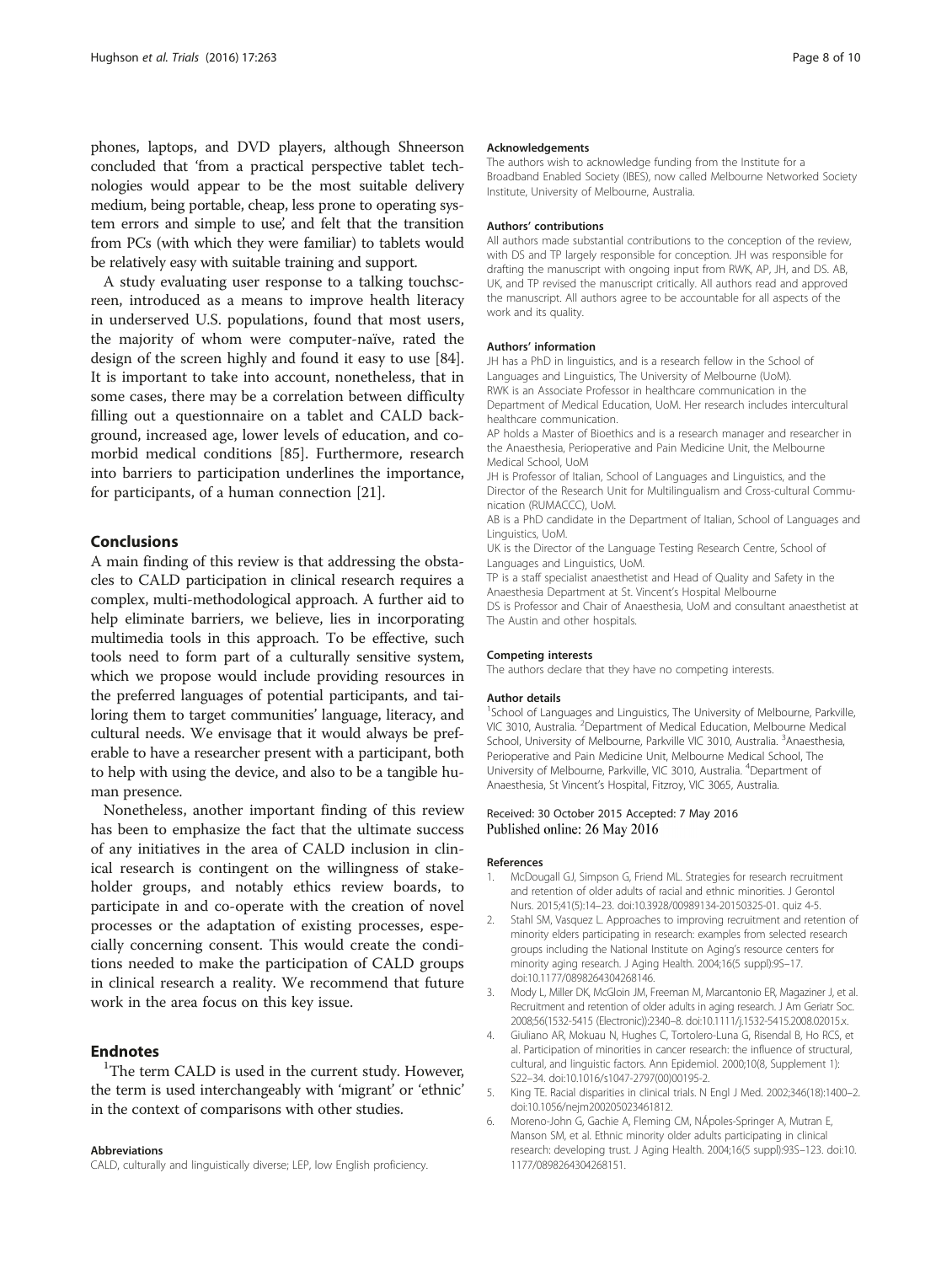- <span id="page-8-0"></span>7. Glickman SW, Ndubuizu A, Weinfurt KP, Hamilton CD, Glickman LT, Schulman KA, et al. Perspective: the case for research justice: inclusion of patients with limited English proficiency in clinical research. Acad Med. 2011;86(3):389–93.
- 8. Henderson S, Kendall E. Culturally and linguistically diverse peoples' knowledge of accessibility and utilisation of health services: exploring the need for improvement in health service delivery. Aust J Prim Health. 2011; 17(2):195–201. doi[:10.1071/PY10065.](http://dx.doi.org/10.1071/PY10065)
- 9. Liu J, Davidson E, Sheikh A. Achieving ethnic diversity in trial recruitment. Pharm Med. 2011;25(4):215–22. doi:[10.1007/bf03256863.](http://dx.doi.org/10.1007/bf03256863)
- 10. Ford JG, Howerton MW, Lai GY, Gary TL, Bolen S, Gibbons MC, et al. Barriers to recruiting underrepresented populations to cancer clinical trials: a systematic review. Cancer. 2008;112(2):228–42. doi:[10.1002/cncr.23157](http://dx.doi.org/10.1002/cncr.23157).
- 11. George S, Moran E, Duran N, Jenders RA. Using animation as an information tool to advance health research literacy among minority participants. AMIA Annu Symp Proc. 2013;2013:475–84.
- 12. World Health Organization. WHO facts about ageing. [www.who.int/ageing/](http://www.who.int/ageing/about/facts/en) [about/facts/en](http://www.who.int/ageing/about/facts/en). Accessed 1 Oct 2015.
- 13. Australian Bureau of Statistics. 3222.0 Population Projections, Australia (2012 (base) to 2101) - 32220\_2012 (base) to 2101.pdf. Commonwealth of Australia: Australian Bureau of Statistics; 2013. [http://www.abs.gov.au/](http://www.abs.gov.au/ausstats/abs@.nsf/mf/3222.0) [ausstats/abs@.nsf/mf/3222.0](http://www.abs.gov.au/ausstats/abs@.nsf/mf/3222.0). Accessed 1 Oct 2015.
- 14. Commonwealth of Australia. National Ageing and Aged Care Strategy for People from Culturally and Linguistically Diverse (CALD) Backgrounds. 2012. [www.dss.gov.au/ageing-and-aged-care/older-people-their-families-and](http://www.dss.gov.au/ageing-and-aged-care/older-people-their-families-and-carers/people-from-diverse-backgrounds/national-ageing-and-aged-care-strategy-for-people-from-culturally-and-linguistically-diverse-cald-backgrounds)[carers/people-from-diverse-backgrounds/national-ageing-and-aged-care](http://www.dss.gov.au/ageing-and-aged-care/older-people-their-families-and-carers/people-from-diverse-backgrounds/national-ageing-and-aged-care-strategy-for-people-from-culturally-and-linguistically-diverse-cald-backgrounds)[strategy-for-people-from-culturally-and-linguistically-diverse-cald](http://www.dss.gov.au/ageing-and-aged-care/older-people-their-families-and-carers/people-from-diverse-backgrounds/national-ageing-and-aged-care-strategy-for-people-from-culturally-and-linguistically-diverse-cald-backgrounds)[backgrounds.](http://www.dss.gov.au/ageing-and-aged-care/older-people-their-families-and-carers/people-from-diverse-backgrounds/national-ageing-and-aged-care-strategy-for-people-from-culturally-and-linguistically-diverse-cald-backgrounds) Accessed 1 Oct 2015.
- 15. Pirie A, Gute DM. Crossing the chasm of mistrust: collaborating with immigrant populations through community organizations and academic partners. Am J Public Health. 2013;103(12):2126–30.
- 16. World Medical Association and others. World Medical Association Declaration of Helsinki: ethical principles for medical research involving human subjects. JAMA. 2013;310(20):2191.
- 17. Curry L, Jackson J. The science of inclusion: recruiting and retaining racial and ethnic elders in health research. Washington, DC: Gerontological Society of America; 2003.
- 18. Kauffman KS, DosReis S, Ross M, Barnet B, Onukwugha E, Mullins CD. Engaging hard-to-reach patients in patient-centered outcomes research. J Comp Eff Res. 2013;2(3):313–24. doi[:10.2217/cer.13.11.](http://dx.doi.org/10.2217/cer.13.11)
- 19. Santoyo-Olsson J, Cabrera J, Freyre R, Grossman M, Alvarez N, Mathur D, et al. An innovative multiphased strategy to recruit underserved adults into a randomized trial of a community-based diabetes risk reduction program. Gerontologist. 2011;51 suppl 1:S82–93. doi:[10.1093/geront/gnr026](http://dx.doi.org/10.1093/geront/gnr026).
- 20. Ejiogu N, Norbeck JH, Mason MA, Cromwell BC, Zonderman AB, Evans MK. Recruitment and retention strategies for minority or poor clinical research participants: lessons from the Healthy Aging in Neighborhoods of Diversity Across the Life Span study. Gerontologist. 2011;51 suppl 1:S33–45. doi[:10.1093/geront/gnr027.](http://dx.doi.org/10.1093/geront/gnr027)
- 21. Arean PA, Alvidrez J, Nery R, Estes C, Linkins K. Recruitment and retention of older minorities in mental health services research. Gerontologist. 2003; 43(1):36–44.
- 22. Hockenson Ryall AL, Abdulah DR, Rios DA, Hausdorff JM, Wei JY. Recruitment and retention of ethnically diverse elderly research subjects in an exercise intervention study. In: Curry L, Jackson AS, editors. The science of inclusion: recruitment and retaining racial and ethnic elders in health research. Washington, DC: Gerontological Society of America; 2003. p. 46-55
- 23. Vesey GA. Recruitment and retention of minority elders in health-related research: A community-based approach. In: Curry L, Jackson JS, editors. The science of inclusion: recruitment and retaining racial and ethnic elders in health research. Washington, DC: Gerontological Society of America; 2003. p. 82–9.
- 24. National Institutes of Health. National Institutes of Health Revitalization Act of 1993. Bethesda: NIH; 1993.
- 25. National Health and Medical Research Council. National Statement on Ethical Conduct in Human Research. Australian Government. 2007. [https://](https://www.nhmrc.gov.au/guidelines-publications/e72) [www.nhmrc.gov.au/guidelines-publications/e72.](https://www.nhmrc.gov.au/guidelines-publications/e72) Accessed 1 Oct 2015.
- 26. Hunt LM, de Voogd KB. Are good intentions good enough? Informed consent without trained interpreters. J Gen Intern Med. 2007;22(5):598–605.
- 27. Shoemaker SJW, Michael S, Brach C. Development of the Patient Education Materials Assessment Tool (PEMAT): a new measure of understandability

and actionability for print and audiovisual patient information. Patient Educ Couns. 2014;96(3):395–403.

- 28. Paasche-Orlow MK, Taylor HA, Brancati FL. Readability standards for informed-consent forms as compared with actual readability. N Engl J Med. 2003;348(8):721–6. doi:[10.1056/NEJMsa021212](http://dx.doi.org/10.1056/NEJMsa021212).
- 29. Michael J, Aylen T, Ogrin R. Development of a translation standard to support the improvement of health literacy and provide consistent highquality information. Aust Health Rev. 2013;37(4):547–51.
- 30. Ethnic Communities' Council of Victoria. An investment not an expense: enhancing health literacy in CALD communities. 2012. [https://ehealthuq.](https://ehealthuq.wordpress.com/2012/10/17/an-investment-not-an-expense-enhancing-health-literacy-in-culturally-and-linguistically-diverse-communities-australian-policy-online/) [wordpress.com/2012/10/17/an-investment-not-an-expense-enhancing](https://ehealthuq.wordpress.com/2012/10/17/an-investment-not-an-expense-enhancing-health-literacy-in-culturally-and-linguistically-diverse-communities-australian-policy-online/)[health-literacy-in-culturally-and-linguistically-diverse-communities-australian](https://ehealthuq.wordpress.com/2012/10/17/an-investment-not-an-expense-enhancing-health-literacy-in-culturally-and-linguistically-diverse-communities-australian-policy-online/)[policy-online/.](https://ehealthuq.wordpress.com/2012/10/17/an-investment-not-an-expense-enhancing-health-literacy-in-culturally-and-linguistically-diverse-communities-australian-policy-online/) Accessed 1 Oct 2015
- 31. International Conference on Harmonisation Working Group. ICH harmonised tripartite guideline: guideline for good clinical practice E6 (R1)1996. Geneva: ICH; 1996.
- 32. Regulation (EU) No 536/2014 of the European Parliament and of the Council of 16 April 2014 on clinical trials on medicinal products for human use, and repealing Directive 2001/20/EC, 536/2014. 2014. [http://eur-lex.](http://eur-lex.europa.eu/legal-content/en/TXT/?uri=CELEX:32014R0536) [europa.eu/legal-content/en/TXT/?uri=CELEX:32014R0536](http://eur-lex.europa.eu/legal-content/en/TXT/?uri=CELEX:32014R0536). Accessed 23 May 2016.
- 33. UyBico SJ, Pavel S, Gross CP. Recruiting vulnerable populations into research: a systematic review of recruitment interventions. J Gen Intern Med. 2007;22(6):852–63. doi[:10.1007/s11606-007-0126-3](http://dx.doi.org/10.1007/s11606-007-0126-3).
- 34. Hendrickson SG. Video recruitment of non-English-speaking participants. West J Nurs Res. 2007;29(2):232–42. doi:[10.1177/0193945906292558](http://dx.doi.org/10.1177/0193945906292558).
- 35. Mudano AS, Gary LC, Oliveira AL, Melton M, Wright NC, Curtis JR, et al. Using tablet computers compared to interactive voice response to improve subject recruitment in osteoporosis pragmatic clinical trials: feasibility, satisfaction, and sample size. Patient Prefer Adherence. 2013;7:517–23. doi[:10.2147/PPA.S44551.](http://dx.doi.org/10.2147/PPA.S44551)
- 36. Johnson MRD. Hard to reach: easy to omit. Prim Care Respir J. 2011;20:229. doi[:10.4104/pcrj.2011.00059.](http://dx.doi.org/10.4104/pcrj.2011.00059)
- 37. Provencher V, Mortenson WB, Tanguay-Garneau L, Belanger K, Dagenais M. Challenges and strategies pertaining to recruitment and retention of frail elderly in research studies: a systematic review. Arch Gerontol Geriatr. 2014; 59(1):18–24. doi:[10.1016/j.archger.2014.03.006](http://dx.doi.org/10.1016/j.archger.2014.03.006).
- 38. Tait AR, Voepel-Lewis T. Digital multimedia: a new approach for informed consent? JAMA. 2015;313(5):463–4.
- 39. Donovan-Kicken E, Mackert M, Guinn TD, Tollison AC, Breckinridge B. Sources of patient uncertainty when reviewing medical disclosure and consent documentation. Patient Educ Couns. 2013;90(2):254–60. doi[:10.](http://dx.doi.org/10.1016/j.pec.2012.10.007) [1016/j.pec.2012.10.007](http://dx.doi.org/10.1016/j.pec.2012.10.007).
- 40. Flory J, Emanuel E. Interventions to improve research participants' understanding in informed consent for research: a systematic review. JAMA. 2004;292(13):1593–601.
- 41. Sonne SC, Andrews JO, Gentilin SM, Oppenheimer S, Obeid J, Brady K, et al. Development and pilot testing of a video-assisted informed consent process. Contemp Clin Trials. 2013;36(1):25–31.
- 42. Henry J, Palmer BW, Palinkas L, Glorioso DK, Caligiuri MP, Jeste DV. Reformed consent: adapting to new media and research participant preferences. IRB. 2009;31(2):1–8.
- 43. Jefford M, Moore R. Improvement of informed consent and the quality of consent documents. Lancet Oncol. 2008;9(5):485–93. doi[:10.1016/S1470-](http://dx.doi.org/10.1016/S1470-2045(08)70128-1) [2045\(08\)70128-1](http://dx.doi.org/10.1016/S1470-2045(08)70128-1).
- 44. McCabe M, Morgan F, Curley H, Begay R, Gohdes DM. The informed consent process in a cross-cultural setting: is the process achieving the intended result? Ethn Dis. 2005;15(2):300–4. doi:D - kie: 129459 d - nrcbl: vf 18.3 oto - kie.
- 45. Shneerson C, Windle R, Cox K. Innovating information-delivery for potential clinical trials participants: what do patients want from multi-media resources? Patient Educ Couns. 2013;90(1):111–7. doi[:10.1016/j.pec.2012.06.031.](http://dx.doi.org/10.1016/j.pec.2012.06.031)
- 46. McDougall Jr G, Simpson G, Friend M. Strategies for research recruitment and retention of older adults of racial and ethnic minorities. J Gerontol Nurs. 2015;41:14–23. doi:[10.3928/00989134-20150325-01](http://dx.doi.org/10.3928/00989134-20150325-01). quiz 24-5.
- 47. Bhutta ZA. Beyond informed consent. Bull World Health Organ. 2004;82(10): 771–7.
- 48. Killawi A, Khidir A, Elnashar M, Abdelrahim H, Hammoud M, Elliott H, et al. Procedures of recruiting, obtaining informed consent, and compensating research participants in Qatar: findings from a qualitative investigation. BMC Med Ethics. 2014;15:9. doi[:10.1186/1472-6939-15-9](http://dx.doi.org/10.1186/1472-6939-15-9).
- 49. Lipson J, Meleis AI. Methodological issues in research with immigrants. Med Anthropol. 1989;12(1):103–15.